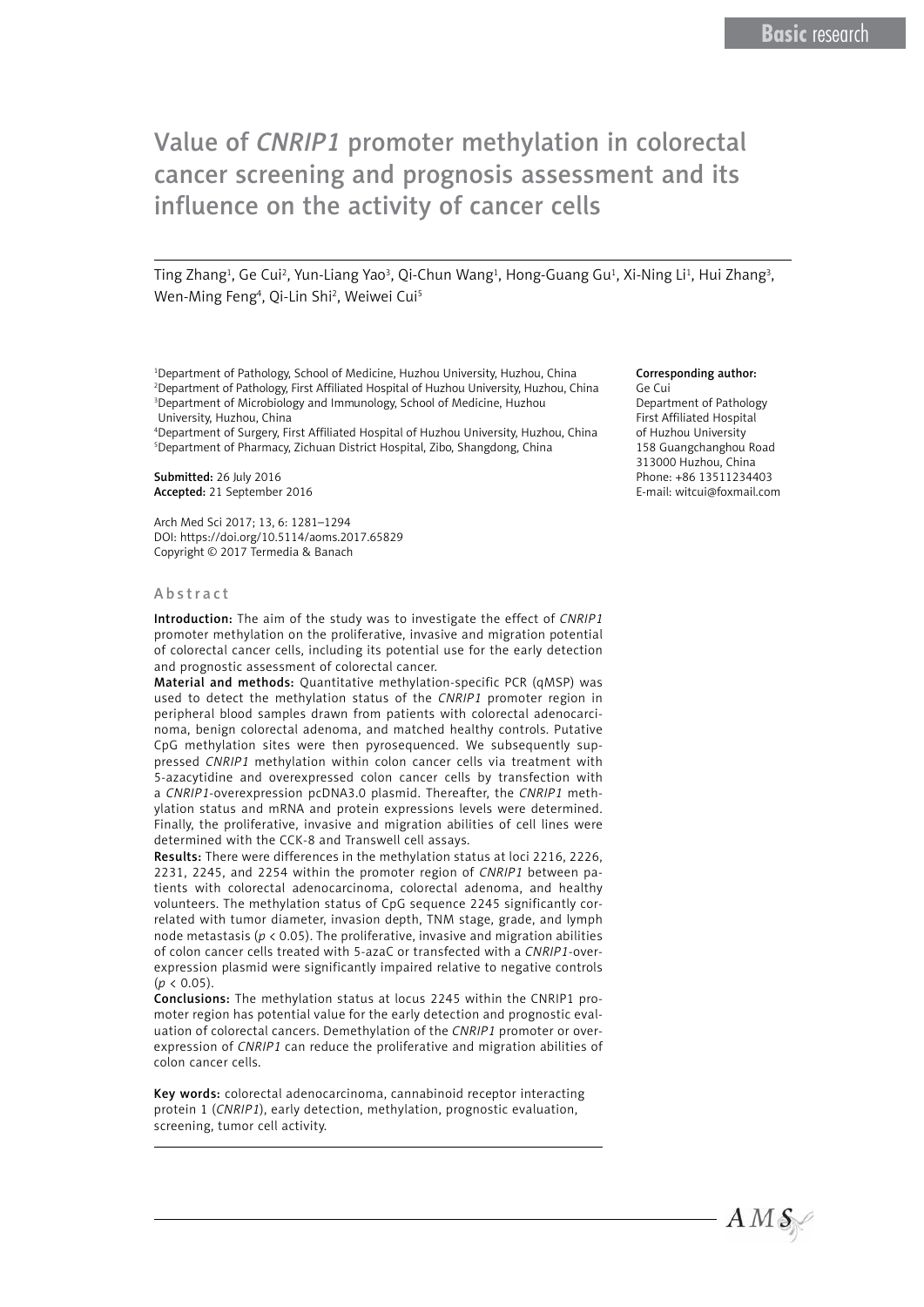### Introduction

Colorectal cancer (CRC) is a formidable burden worldwide. Globally, there are 100 million new CRC cases per annum, with ~21% of those proving fatal [1]. Whilst outcomes are generally favorable if detected and treated early, when 74% of patients can expect to live 5 years, 25% of all CRCs are only detected when the tumor has metastasized, when only 6% of patients survive 5 years. Approximately 50% of patients die from early or postoperative metastasis or cancer recurrence [2–4].

An estimated 93% of CRCs evolve from a premalignant adenoma via the so-called adenomacarcinoma sequence [3]. This transitory period is lengthy (5–7 years [2]), which provides a window of opportunity where dysplastic lesions can be detected and excised at the precancerous phase, which is generally curative, or at an early, localized cancerous stage, which is highly treatable and associated with favorable outcomes. The discovery of molecular markers specific to precancerous colorectal adenomas and early, localized colorectal cancers would surely aid their early detection and prognosis assessment.

Hypermethylation of DNA sequences within promoter regions of crucial genes is an early event of tumor development, occurring even before cancer gene mutations [5, 6]. DNA methylation is a method of gene silencing in both prokaryotes and eukaryotes, whereby the enzyme DNA methyltransferase adds a methyl group at the fifth carbon of cytosines immediately followed by a guanine. Blood samples are favored for surgical or endoscopic biopsies as screening specimens, and aberrant DNA methylation profiles are more stable in blood samples compared to circulating mRNA [7–10]. Accordingly, aberrant DNA methylation patterns may serve as a screening tool for CRC [7, 11–14].

Hypermethylation of the promoter region of cannabinoid receptor interacting protein 1 (*CNRIP1*) has been observed in colorectal adenocarcinoma tissue [15]. Current evidence suggests that CNRIP1 regulates the eye and neural development of *Xenopus laevis* [16]. Furthermore, aberrant DNA methylation biomarkers have been used to detect cholangiocarcinoma in biliary brush samples [17] and diffuse-type early gastric carcinogenesis [18]. However, the correlation between the methylation status of the *CNRIP1* promoter region within peripheral blood of patients with colorectal adenocarcinoma and its association with clinicopathological characteristics has not yet been reported. Accordingly, the present study sought to evaluate the use of *CNRIP1* methylation for the early detection and prognostic assessment of colorectal cancers. We used quantitative methylation-specific polymerase chain reaction (PCR) (qMSP) technology [19] to detect the methylation levels of the CpG island in the *CNRIP1* promoter region in peripheral blood drawn from patients diagnosed with colorectal adenocarcinoma and colorectal adenoma and within the peripheral blood samples drawn from healthy volunteers. Furthermore, the proliferative, invasive and migration potential of colon cancer cells induced to have either suppressed methylation or *CNRIP1* overexpression were determined in parallel to that of unaltered colon cancer and normal colon cell lines.

### Material and methods

### Ethical review

The present study was ethically approved by the Clinical Ethics Committee and Research Ethics Committees at the First Affiliated Hospital of Huzhou University, China.

### Blood samples

Blood samples were collected from 100 CRC patients enrolled in our hospital from March 2013 to January 2014 (28 males, 22 females; 48–82 years old, 69.35 on average), 20 colorectal adenoma patients (10 males, 10 females; 38–61 years old, 52.61 on average), and 20 healthy volunteers (10 males, 10 females; 37–75 years old, 49.23 on average). Patients with colorectal adenocarcinoma or adenoma were admitted to hospital for the first time and had no cancer treatment before the blood draw. Patients with the following diagnoses were excluded: familial adenomatous polyposis (FAP), hereditary nonpolyposis colorectal cancer (HNPPC), anal canal cancer, acute or chronic inflammation, serious cardiovascular or cerebrovascular disease (such as acute coronary syndrome, chronic cardiac dysfunction, cerebral vascular accident), liver and kidney dysfunction, or other stress conditions. Healthy controls had no previous diagnoses of any major disease at health check-up and no history of cancer in the immediate relatives within three generations. Patients fasted overnight before the blood draw, upon which 5 ml of peripheral venous blood was collected in the early morning using an EDTA-K2 anticoagulation vacuum blood collection tube.

### Baseline characteristics

Baseline characteristics (sex and age) were obtained from adenocarcinoma and adenoma patients and healthy volunteers. Clinicopathological data (tumor location, type, diameter, histological grade, primary tumor invasion depth, vascular/ perineural invasion, lymph node metastasis, and remote metastasis) were ascertained by an experienced pathologist. CRC patients were classified according to the TNM system based on the Amer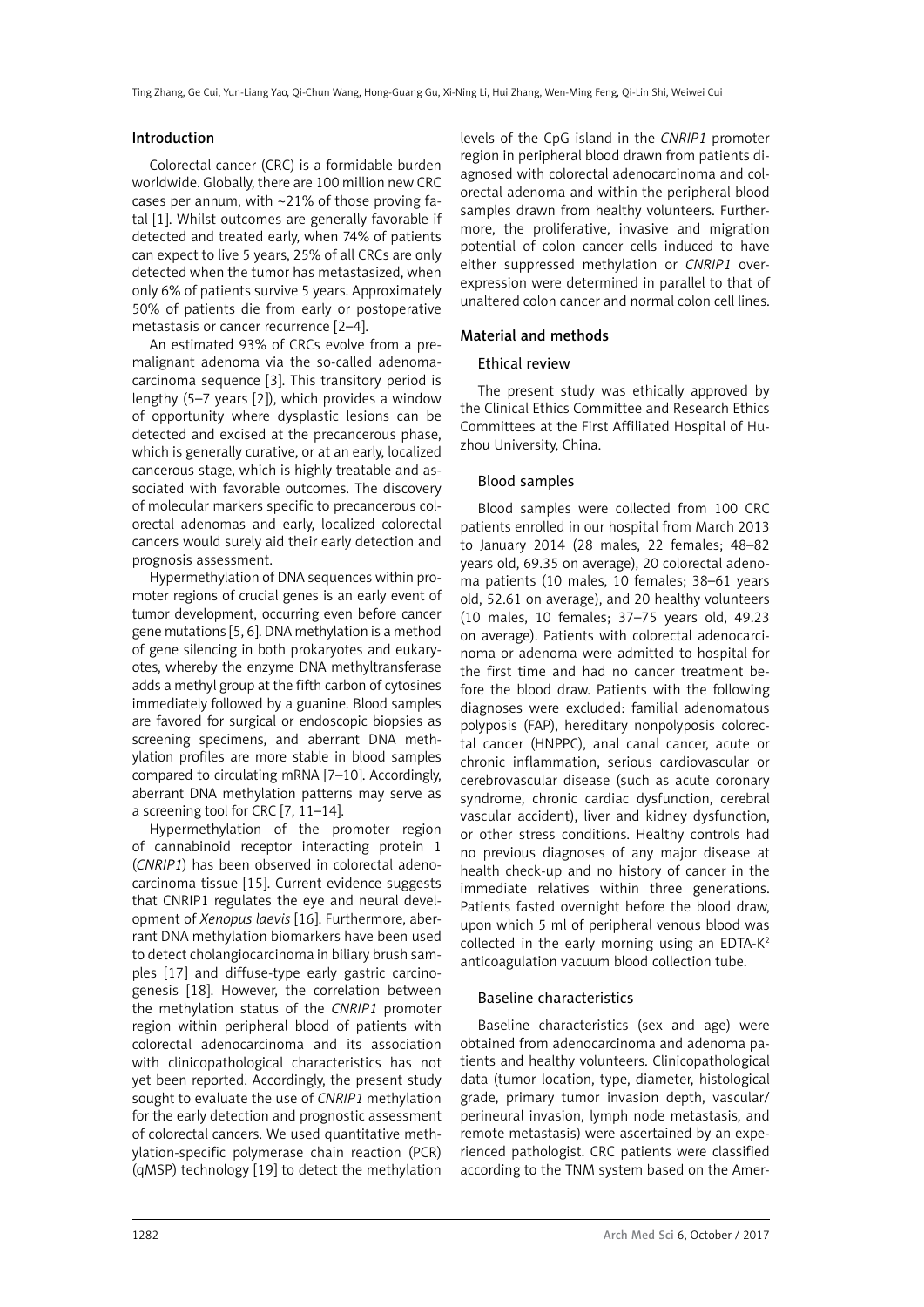ican Joint Committee on Cancer (*AJCC*) and Union for International Cancer Control (*UICC*) 2009 staging system for colorectal cancer ( $7<sup>th</sup>$  edition) [20].

### *CNRIP1* promoter methylation status in peripheral blood

Bisulfite modification was performed with an EpiTect bisulfite kit (QIAGEN, cat. no. 59104) completed as per the manufacturer's instructions. Briefly, DNA was dissolved in 3.6 mol/l sulfite solution, to which 800 μl of RNase-free water was added and mixed thoroughly, added into a 200 μl PCR tube, mixed at room temperature, and set aside. A Stratagene Mx3005P Real-Time PCR Detector (Agilent Technologies, Santa Clara, CA, USA) was used for DNA sulfite transformation, in a reaction totaling 5 h. The reactions were then incubated overnight at 20°C within the thermocycler.

The pyrosequencing: primers were designed using PyroMark Assay Design 2.0 (Qiagen, Germany). These primers were: CNRIP1 F1: 5′-GGT-TATTTTTTTTAAGTTTTGGAAAGATT-3′; CNRIP1 R1: 5′-ATTTACCCACCACAATCCCCTTCA-3′; CNRIP1 S1: 5′-GGATTAGAGAGTAGTAGTGTTTA-3′ (5′-end modified by Biotin). Primers were synthesized by the Shenzhen BGI Company. The PCR was undertaken using an ABI PCR System 9700 (Applied Biosystems). The pyrosequencing reaction was undertaken using a PyroMark Q96 ID Pyrosequencing detector (QIAGEN). The methylation status of each locus was analyzed automatically by the Pyro Q-CpG software.

# Cell cultures

SW620 (ATCC CCL227) and LoVo (ATCC CCL229) human colon cancer cell lines and the FHC normal human (ATCC CRL-1831) colon cell line were cultured in Dulbecco's Modified Eagle's Medium (Life Technologies, cat. no. 11965, Lot. 1177305) with 10% fetal bovine serum (Gibco, 10099-141- FBS) supplemented with 100 U/ml penicillin and 0.1 mg/ml streptomycin at 37°C in a saturated humid atmosphere containing 5% CO<sub>2</sub>. Cells were supplemented with 0.6 μg/ml trypsin (cat. no. T1426, Sigma, St. Louis, USA). Colon cancer cells were divided into four groups: 1) transfected with CNRIP1-shRNA (CNRIP1+ group; see *CNRIP1 overexpression*); 2) transfected with an empty vector (EV group); 3) treated with 5-azacytidine (5-azaC-treated group; see *CNRIP1 methylation suppression*); and 4) untreated and cultured in normal medium (control group).

# *CNRIP1* overexpression

CNRIP1+ and EV cells were transfected with either a *CNRIP1-*pcDNA3.0 plasmid or pcDNA3.0 plasmid, respectively. All transfections were performed using Lipofectamine 2000 reagent (cat. no. 52887; Invitrogen) used in accordance with the manufacturer's instructions. The primer was synthesized using a CNRIP1 CDS and the pcDNA3.0 (Invitrogen) vector sequence as a foundation. The length of the amplified fragment was 522 bp. The sequences of the CNRIP1-NotI F and CNRIP1-HindIII R primers were 5'-ATAAGAATGCGGCCGCAGAC-CCTCGCCCAGACATG-3′ and 5′-CCCAAGCTTAGTAG-CATCAGAAAGAGCCAC-3′, respectively.

# Suppression of *CNRIP1* methylation

Colon cancer cells  $(1.0 \times 10^5)$  well) were cultured in a 6-well plate containing DMEM with 10% FBS. The medium was replaced every 24 h with fresh medium containing 5 μM 5-azaC (EpiTect Bisulfite Kit, cat. no. 59104, QIAGEN, Hilden, Germany) for 72 h in total.

### Levels of *CNRIP1* promoter methylation in colon cells

Genomic DNA was extracted and quantitated with a Biospin genomic DNA extraction kit (cat. no. BSC05S1). The EpiTect Bisulfite Kit (QIAGEN; cat. no. 59104) was used for bisulfite modification. The PCR primers (CNRIP1-F (5′-GAGTAG-TAGTGTTTATTTTA-3′) and CNRIP1-R (5′-ACAATTTA-AACTCCTCCTAAAAC-3′)) were synthesized by Shanghai Sangon Biotechnology. The PCR-amplified fragment length was 476 bp. TaKaRa Taq (Hot Start Version) was used for PCR amplification of the target gene. The PCR product was recovered with a Gel Extraction Kit (OMEGA) and was ligated into a cloning T-vector. The successfully cloned PCR product was selected and entrusted to Shanghai Sangon Biotechnology for sequencing. From the sequence data, the sequence similarity to the target sequences (%), C-T conversion efficiency (%), methylation statuses of each CG pair (dot plot), and methylation rate of each CG pair (%) were calculated.

### Expression of CNRIP1 mRNA in colon cancer cells

The mRNA expression of CNRIP1 within SW620, LoVo, and FHC cell lines was determined with a Mx3005P Real-Time PCR Detector. β-actin was used as the housekeeping gene for qPCR. The primers were as follows: CNRIP1S (5′-GCATCCAG-CCTAATGACGG-3′), CNRIP1AS (5′-TCAGTTCCAGTG-GGACAAGC-3′), GAPDH forward (5′-TGTTCGTCA-TGGGTGTGAA-3′), and GAPDH reverse (5′-ATG-GCATGGACTGTGGTCAT-3′). Polymerase chain reaction (PCR) primers were designed and synthesized using Primer Premier 6.0 software (Premier Biosoft International, Palo Alto, USA). SW620 and LoVo colon cancer cells were seeded into 6-well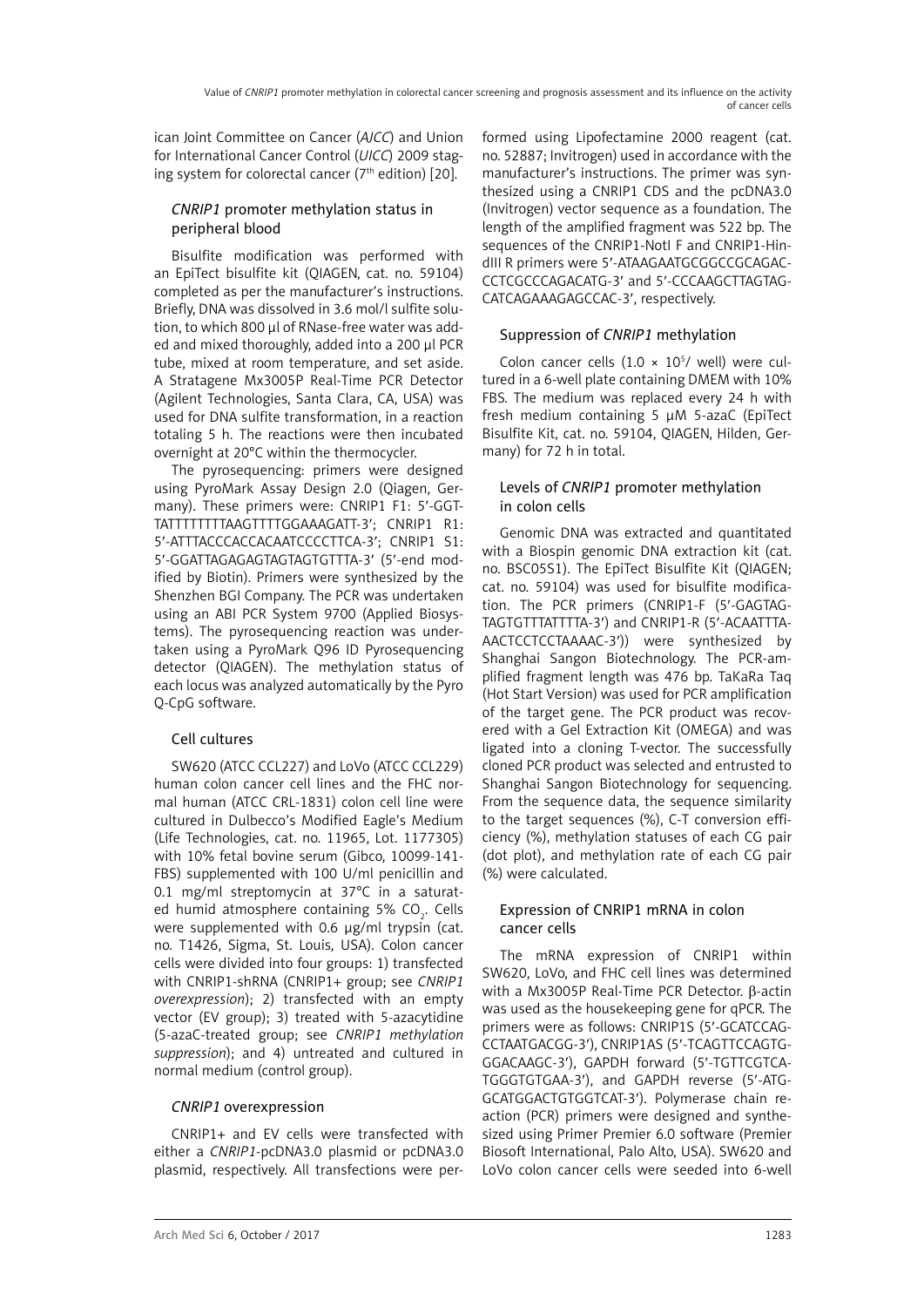plates (105 cells/well) and incubated for 24 h. RNA was extracted from cell lines using TRIzol reagent (Cat. 15596-018, Invitrogen, Darmstadt, Germany). SYBR Green fluorescence was measured at 72°C during the extension stage. The data were analyzed using the delta-delta cycle threshold (Ct) method [21]. All experiments were repeated in triplicate.

### Expression of CNRIP1 protein in colon cancer cells

Western blotting was used to detect levels of CNRIP1 protein. Colon cancer cells were seeded into 6-well plates (10<sup>6</sup> cells/well) and incubated for 24 h. After cell lysis with RIPA buffer, the concentration of total protein was determined by BCA (Pierce TM BCA protein assay kit). 50 μg of cell lysates were electrophoresed at 100–120 V for 1.5 h, transferred to a polyvinylidene fluoride membrane, blocked with 5% non-fat milk, and incubated with 1 part anti-CNRIP1 antibody (Abcam, ab167087) and 2,000 parts PBS for 8 h at 25°C. Later, the Western blot was incubated with 1 part goat anti-rabbit IgG-HRP conjugate (BOSTER, cat. no. BA1054) and 20,000 parts PBS for 40 min at 25°C. The optical densities of protein bands were visualized with Image-Pro Plus 6.0 software using 1 part anti-β-actin antibody (Abcam, ab8245) and 400 parts PBS as an internal reference. Expression of proteins was determined in triplicate. The relative protein expression was calculated by dividing the gray value of the target protein with the gray value of the internal reference protein.

### Proliferation ability of colon cancer cell lines

The proliferative ability of colon cancer cells was determined with a CCK-8 assay (YEASEN Cell Counting Kit-8, QF0025). Briefly,  $5 \times 10^4$  colon cancer cells were seeded per microwell of a 96 well cell culture plate (Corning, 07-200-87). After incubating for 0, 6, 12, and 24 h, 10 μl of CCK-8 solution was added and incubated for 2 h. Following this, the  $OD<sub>450</sub>$  was measured in triplicate using a microplate reader. A cell growth curve was plotted to calculate the proliferative ability of cells, which equaled the mean  $OD_{450}$  of experiment cells – mean  $OD_{450}$  of control cells.

### Migration and invasion ability of colon cancer cell lines

The migration and invasive ability of colon cancer cells were determined by a Transwell assay consisting of a 24-well Transwell culture insert with polycarbonate membrane and 8.0 μm pores (BD FALCON, Franklin Lakes, USA). Briefly, the upper surface of the polycarbonate membrane of the Transwell insert was coated with 1 part Matrigel (50 mg/l) and 8 parts serum-free medium and was then allowed to air dry at 4°C. Colon cancer cells were trypsinized, centrifuged at 12,000 g for 10 min, and the supernatant discarded. The cells were then resuspended in serum-free medium, counted, and diluted to a density of  $5 \times 10^5$ /ml. A total of 500 μl of DMEM (Life Technologies, cat. no. 11965, lot no. 1177305) was added to each well. Next, 100–200 μl of cell suspension was transferred into the upper compartment of the cell culture insert and incubated at 37°C for 12–48 h. Next, the most superficial cells were wiped with a wet cotton swab and the upper compartment was removed. The polycarbonate membrane was fixed with 4% paraformaldehyde (CAS 30525-89-4, Santa Cruz Biotechnology) for 15 min at 25°C and then was inverted and stained with 0.1% crystal violet solution (HT90132, Sigma, USA) for 15 min. Stained cells were counted under a microscope (Zeiss, Axio Imager2, 400×). Six visual fields per chamber were selected for imaging. The number of migrated cells on the lower surface of the polycarbonate membrane was counted within each field. The numbers of cells per group were calculated and were then adjusted to the number in the control group. An uncoated polycarbonate membrane was used to detect the baseline migration ability of colon cancer cells. Finally, the cell invasion/ migration inhibition ratio was calculated with the following formula: ((invading/migrated cells in the control group (n) – invading/ migrating cells in the experimental group (n))/number of invading/migrated cells in the control group)  $\times$  100%.

# Statistical analysis

All data are presented as the mean ± standard deviation (SD). Data were analyzed using SPSS V 19.0 software (IBM, Armonk, USA). The  $\chi^2$  test was used to analyze the correlation between *CNRIP1* methylation and clinicopathological features. Student's *t*-test was used to analyze the proliferation and invasion/migration of colon cancer cells. Pearson's correlation analysis was used to analyze the correlation between *CNRIP1* expression and proliferation of colorectal cancer cells. A *p*-value < 0.05 was considered statistically significant.

### Results

### Levels of *CNRIP1* promoter methylation

Variations in the methylation level at numerous loci within the *CNRIP1* promoter region were assessed in blood drawn from colorectal adenocarcinoma and adenoma patients and healthy volunteers. There were 8 CpG sequences (at positions 2216, 2226, 2231, 2245, 2254, 2273, 2286, and 2325, denoted with a double-underline in the fol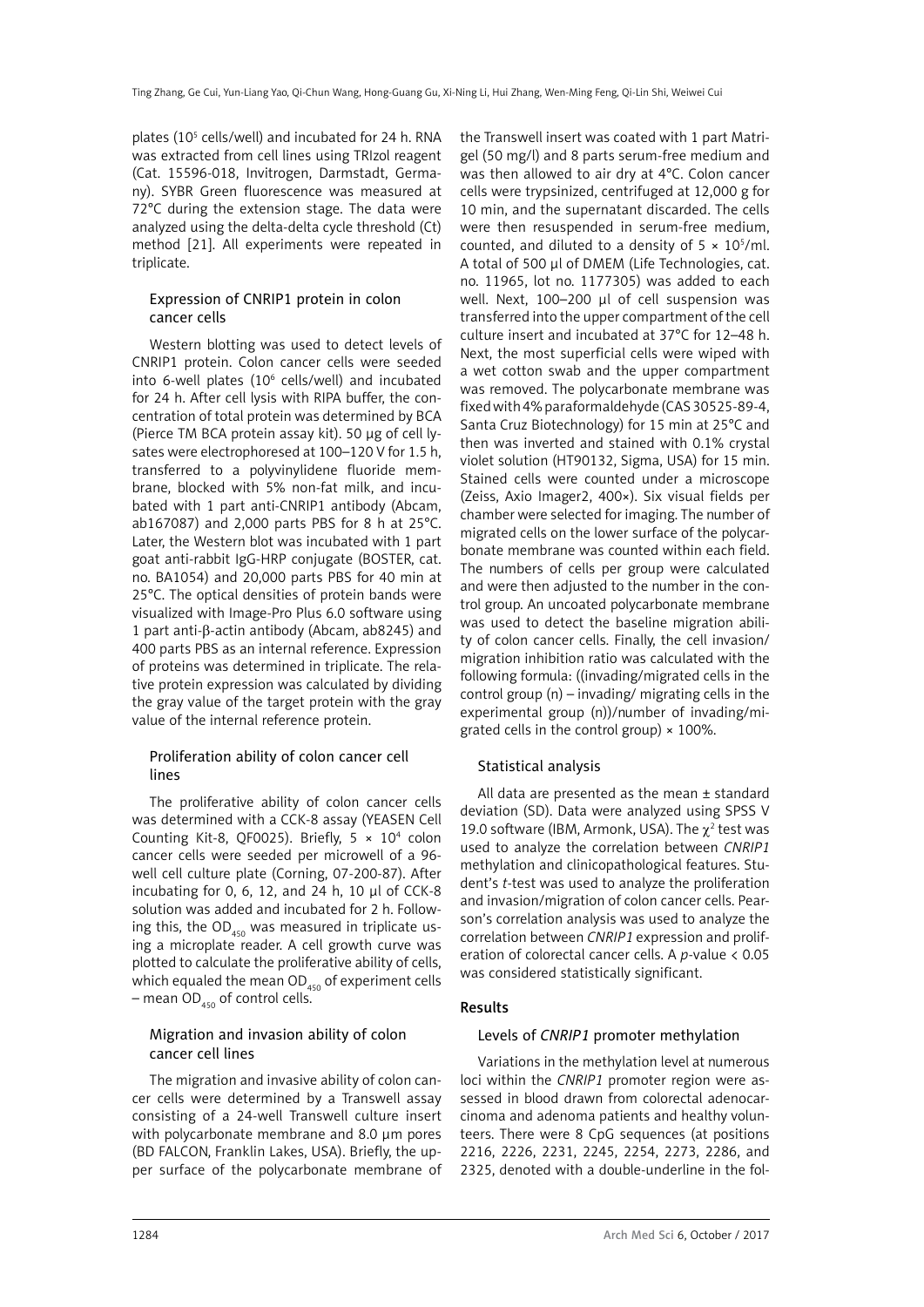lowing sequence, respectively) within the *CNRIP1* promoter region: 5'-GAGCAGCAGTGTCCACCTCAC-GTAGCTGGCCGAGGCGGTATCCAGATTCCGGGG-GTCTCGCTCCTTGGCATAGTGGTCGCTTAACTCCAG-CGCCTTCCCAGTGCCTCCCAAACCTCTCCTCCTCCTG-CCCGGGGCTGTTCTAGGAGGAGCCTAAATGTC-3′.

The methylation levels in patients with colorectal adenocarcinoma, colorectal adenoma, and healthy volunteers were 85.50 ±8.24%, 81.33 ±5.81%, and 63.66 ±3.61%, respectively. Sequencing of CpG islands revealed differences in the methylation levels at loci 2216, 2226, 2231, 2245, and 2254 within the *CNRIP1* promoter region, which was most marked at locus 2245 (Figure 1). Compared with healthy volunteers, the methylation levels in the sample of patients with colorectal adenocarcinoma and colorectal adenoma were significantly higher (*p <* 0.01; Table I). There were no significant differences between patients with colorectal adenocarcinoma and colorectal adenoma (*p* > 0.05; Table I).

### Association between *CNRIP1* promoter region methylation status and clinicopathological characteristics of colorectal adenocarcinomas

The correlations between the methylation status within the *CNRIP1* promoter region and clinicopathological characteristics of diagnosed adenocarcinomas were assessed. Based on the methylation levels at locus 2245, patients with adenocarcinoma and adenoma and healthy controls were stratified into methylation  $\geq 80\%$  and methylation < 80% groups, and  $\chi^2$  analysis was performed (Table II).

### Verification of *CNRIP1* overexpression in colon cancer cells

BLAST comparative analysis of the *CNRIP1* transfected clone sequence data was conducted with the sequences listed in the database curated by the National Center for Biotechnology Information (NCBI) (Figure 2). The results show that the sequences were consistent with one another, indicating that the CNRIP1 CDS was successfully cloned with the PCDNA3.0 vector.

### Levels of *CNRIP1* promoter methylation in colon cancer cell lines

*CNRIP1* promoter methylation levels of colon cancer cell lines before and after 5-azaC treatment were analyzed. The average methylation levels within CpG sequences of the *CNRIP1* promoter region were 96.9% (75% at locus 2216, 100% at 2226, 100% at 2231, 100% at 2245, 100% at 2254, 100% at 2273, 100% at 2286, and 100% at 2325) before 5-azaC treatment and 47.5% (60% at locus 2216, 60% at 2226, 60% at 2231, 40% at 2245, 40% at 2254, 40% at 2273, 40% at 2286, and 40% at 2325) after 5-azaC treatment (Figure 3).

### Expression of CNRIP1 mRNA in colon cancer cells

The results of qPCR show that CNRIP1 mRNA expression was significantly lower (*p* < 0.05) within SW620 colon cancer cells (0.51 ±0.03) than in the LoVo colon cancer (1.00 ±0.10) and FHC normal colon (0.79 ±0.06) cell lines (Figure 4). The CNRIP1 mRNA expression level in SW620 cells after 5-azaC treatment was significantly higher (2.72 ±0.33; *p* < 0.05) than within untreated SW620 cells (1.00 ±0.04; Figure 5). The mRNA expression significantly increased (*p* < 0.05) within cells transfected with a *CNRIP1*-overexpression plasmid (68.30 ±2.08) relative to SW620 cells within the EV group (1.00 ±0.04; Figure 6).

### Expression of CNRIP1 protein in colon cell lines

The level of CRNIP1 protein expression was determined by Western blot analysis. The CNRIP1 protein expression level within the SW620 colon cancer cell line was significantly lower (0.151  $\pm 0.03$ ;  $p \le 0.05$ ) than within the LoVo colon cancer (0.287 ±0.05) and normal FHC colon cell lines (0.711 ±0.04; Figure 7). Treatment of SW620 cells with 5-azaC resulted in a significantly increased (*p* < 0.05) level of CNRIP1 protein expression (0.900 ±0.05) relative to untreated SW620 cells (0.329 ±0.02; Figure 8). The level CNRIP1 protein expression was significantly higher (*p* < 0.05) within cells transfected with a *CNRIP1*-overexpression plasmid (0.615 ±0.05) relative to control SW620 cells within the EV group (0.177 ±0.03; Figure 9).

### Proliferation of colon cancer cells

The proliferative potential was compared between 5-azaC-treated and untreated SW620 colon cancer cells (Figure 10) and between SW620 cells transfected with a *CNRIP1*-overexpression plasmid and SW620 cells transfected with an empty vector (Figure 11). The proliferative ability of SW620 cells at 96 h post 5-azaC treatment was significantly lower (0.792 ±0.05 OD<sub>450</sub>;  $t = 25.812$ ;  $p = 0.001$ ) than the same cells before 5-azaC treatment (1.443 ±0.02 OD<sub>450</sub>). Moreover, the Pearson correlation showed that proliferative ability of treated SW620 cells positively correlated with the duration of 5-azaC treatment  $(r = 0.931: p = 0.021)$ . Meanwhile, the proliferative ability of SW620 cells transfected with *CNRIP1*-overexpression plasmid at 96 h was significantly lower (0.95  $\pm$ 0.37 OD<sub>450</sub>;  $t = 5.382$ ;  $p < 0.001$ ) than SW620 cells transfected with a control vector  $(1.29 \pm 0.61 \text{ OD}_{450})$ .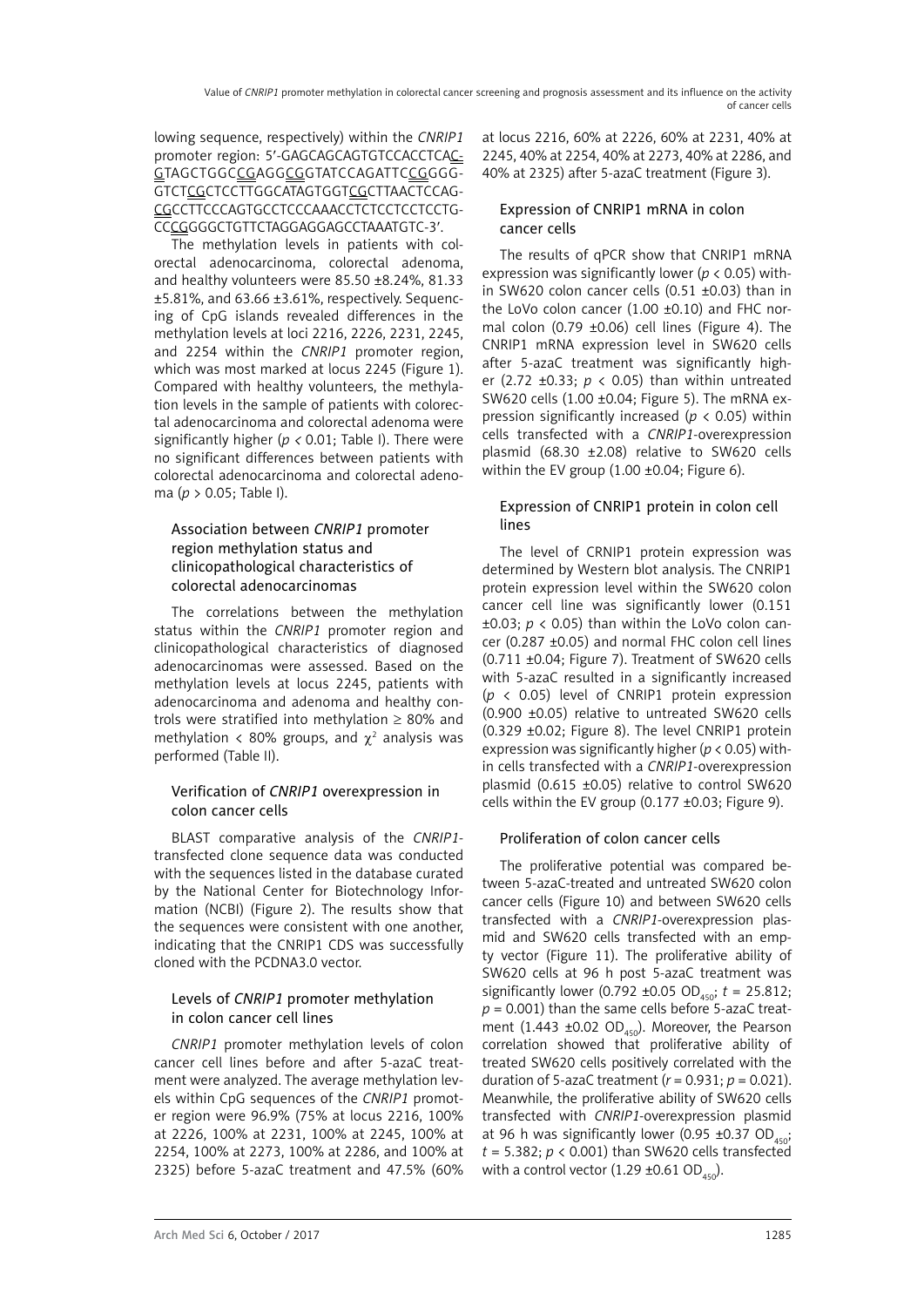Ting Zhang, Ge Cui, Yun-Liang Yao, Qi-Chun Wang, Hong-Guang Gu, Xi-Ning Li, Hui Zhang, Wen-Ming Feng, Qi-Lin Shi, Weiwei Cui



Figure 1. *CNRIP1* promoter CpG island methylation pyrosequencing map of peripheral blood. A - The pyrosequencing primers were designed using PyroMark Assay Design 2.0, B – colorectal adenocarcinoma patients, C – colorectal adenoma patients, D – healthy volunteer (Y is a degenerate base corresponding to T and C; methylation level is indicated by percentage). Methylation levels in patients with colorectal adenocarcinoma, colorectal adenoma, and healthy volunteers were 85.50 ±8.24%, 81.33 ±5.81%, and 63.66 ±3.61%, respectively. Sequencing of CpG islands revealed differences in the methylation levels at loci 2216, 2226, 2231, 2245, and 2254 within the *CNRIP1* promoter region, and it was most marked at locus 2245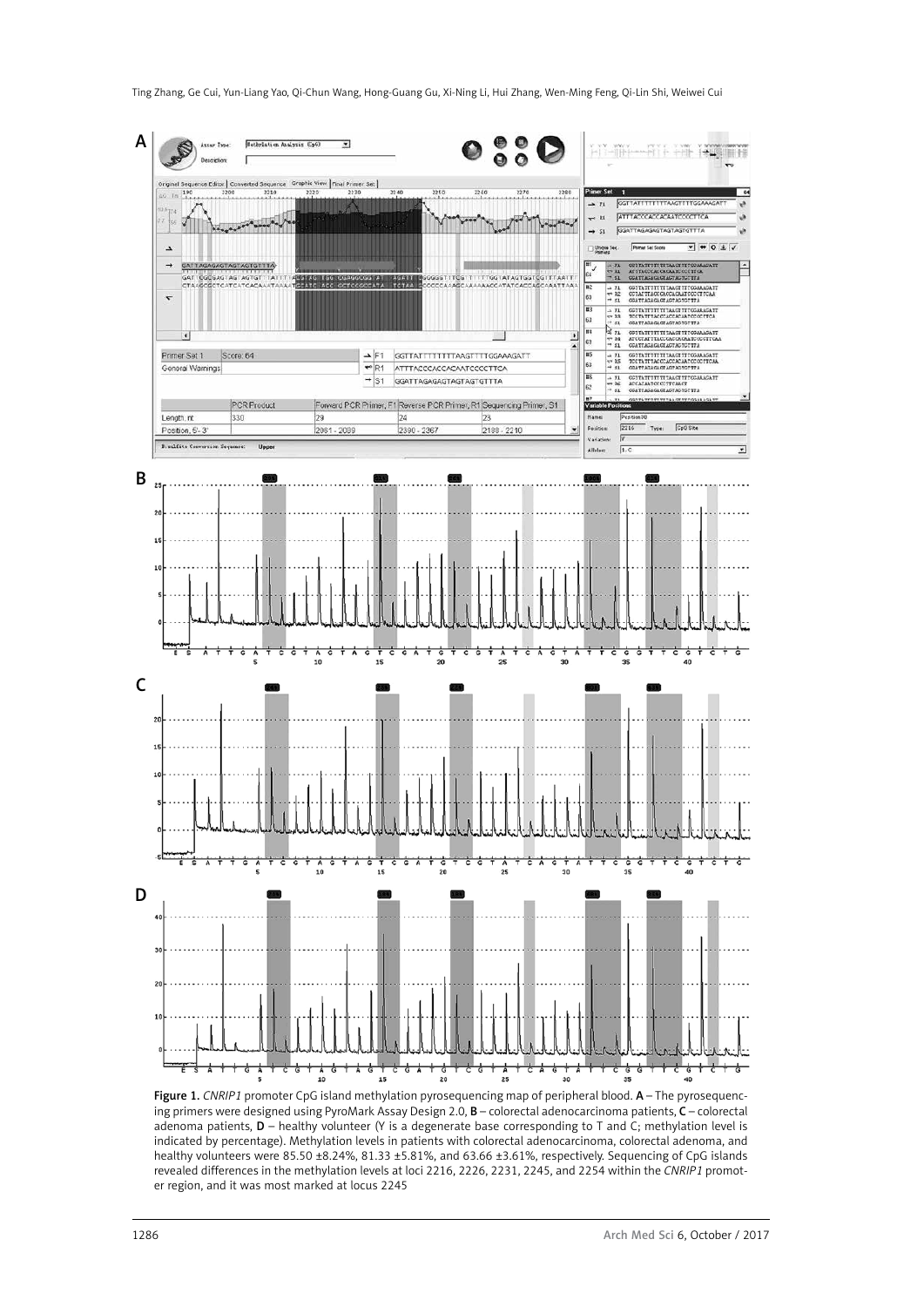|  | Table I. CNRIP1 promoter methylation levels in peripheral blood sample |  |  |  |  |
|--|------------------------------------------------------------------------|--|--|--|--|
|--|------------------------------------------------------------------------|--|--|--|--|

| Variable                    | Ν  | CNRIP1 promoter methylation levels (%) | t value | P-value     |
|-----------------------------|----|----------------------------------------|---------|-------------|
| CRC patients                | 50 | $85.50 + 8.24$                         | 5.94    | $0.008*$    |
| Colorectal adenoma patients | 20 | $81.33 + 5.81$                         | 6.50    | $0.000^{*}$ |
| Healthy volunteers          | 20 | $63.66 \pm 3.61$                       | 2.10    | 0.089*      |

*\*p < 0.05 (CRC patients compared with healthy volunteers); #p < 0.05 (colorectal adenoma patients compared with healthy volunteers); p > 0.05 (CRC patients compared with colorectal adenoma patients).*

|                |  |  |  | Table II. Correlation between CNRIP1 promoter methylation and clinicopathological characteristics of colorectal |  |  |
|----------------|--|--|--|-----------------------------------------------------------------------------------------------------------------|--|--|
| adenocarcinoma |  |  |  |                                                                                                                 |  |  |

| Clinicopathological                                                    | $N = 50$         | CNRIP1 methylation |                  | $\chi^2$ value | P-value    |
|------------------------------------------------------------------------|------------------|--------------------|------------------|----------------|------------|
| parameters                                                             |                  | $\geq 80\%$        | $< 80\%$         |                |            |
| Gender:                                                                |                  |                    |                  |                |            |
| Male                                                                   | 28               | 19                 | 9                | 0.001          | 0.981      |
| Female                                                                 | 22               | 15                 | $\overline{7}$   |                |            |
| Age [years]:                                                           |                  |                    |                  |                |            |
| $\geq 60$                                                              | 31               | 24                 | 7                | 3.326          | 0.068      |
| < 60                                                                   | 19               | 10                 | 9                |                |            |
| Tumor location:                                                        |                  |                    |                  |                |            |
| Ascending colon                                                        | 19               | 14                 | 5                | 1.283          | 0.864      |
| Transverse colon                                                       | 3                | $\overline{2}$     | $\mathbf{1}$     |                |            |
| Descending colon                                                       | 4                | 3                  | $\mathbf{1}$     |                |            |
| Sigmoid colon                                                          | 6                | $\mathbf{3}$       | 3                |                |            |
| Rectum                                                                 | 18               | 12                 | $\boldsymbol{6}$ |                |            |
| General classification:                                                |                  |                    |                  |                |            |
| Mass type                                                              | 8                | 5                  | $\mathbf{3}$     | 0.139          | 0.933      |
| Infiltrating type                                                      | 19               | 13                 | 6                |                |            |
| Ulcerative type                                                        | 23               | 16                 | 7                |                |            |
| Tumor diameter [cm]:                                                   |                  |                    |                  |                |            |
| $\leq$ 3                                                               | 21               | 8                  | 13               | 14.880         | $< 0.001*$ |
| > 3                                                                    | 29               | 26                 | 3                |                |            |
| Differentiation:                                                       |                  |                    |                  |                |            |
| High                                                                   | 9                | 3                  | 6                | 6.941          | $0.031*$   |
| Medium                                                                 | 23               | 16                 | 7                |                |            |
| Low                                                                    | 18               | 15                 | $\mathbf{3}$     |                |            |
| Depth of invasion:                                                     |                  |                    |                  |                |            |
| Tis                                                                    | 23               | 10                 | 13               | 11.847         | $0.003*$   |
| $T1 + T2$                                                              | 15               | 13                 | $\overline{2}$   |                |            |
| $T3 + T4$                                                              | 12               | 11                 | $\mathbf{1}$     |                |            |
| Lymph node metastasis:                                                 |                  |                    |                  |                |            |
| N <sub>0</sub>                                                         | 33               | 19                 | 14               | 4.847          | $0.028*$   |
| $N1 + N2$                                                              | 17               | 15                 | $\overline{2}$   |                |            |
| Distant metastasis:                                                    |                  |                    |                  |                |            |
| M <sub>0</sub>                                                         | 44               | 29                 | 15               | 0.737          | 0.391      |
| M1                                                                     | $\boldsymbol{6}$ | 5                  | $1\,$            |                |            |
| TNM staging:                                                           |                  |                    |                  |                |            |
| $1 + 11$                                                               | 27               | 13                 | 14               | 10.630         | $0.001*$   |
| $\left\vert \right\vert \right\vert +\left\vert \mathsf{V}\right\vert$ | 23               | $21\,$             | $\overline{2}$   |                |            |
|                                                                        |                  |                    |                  |                |            |

*\*p < 0.05.*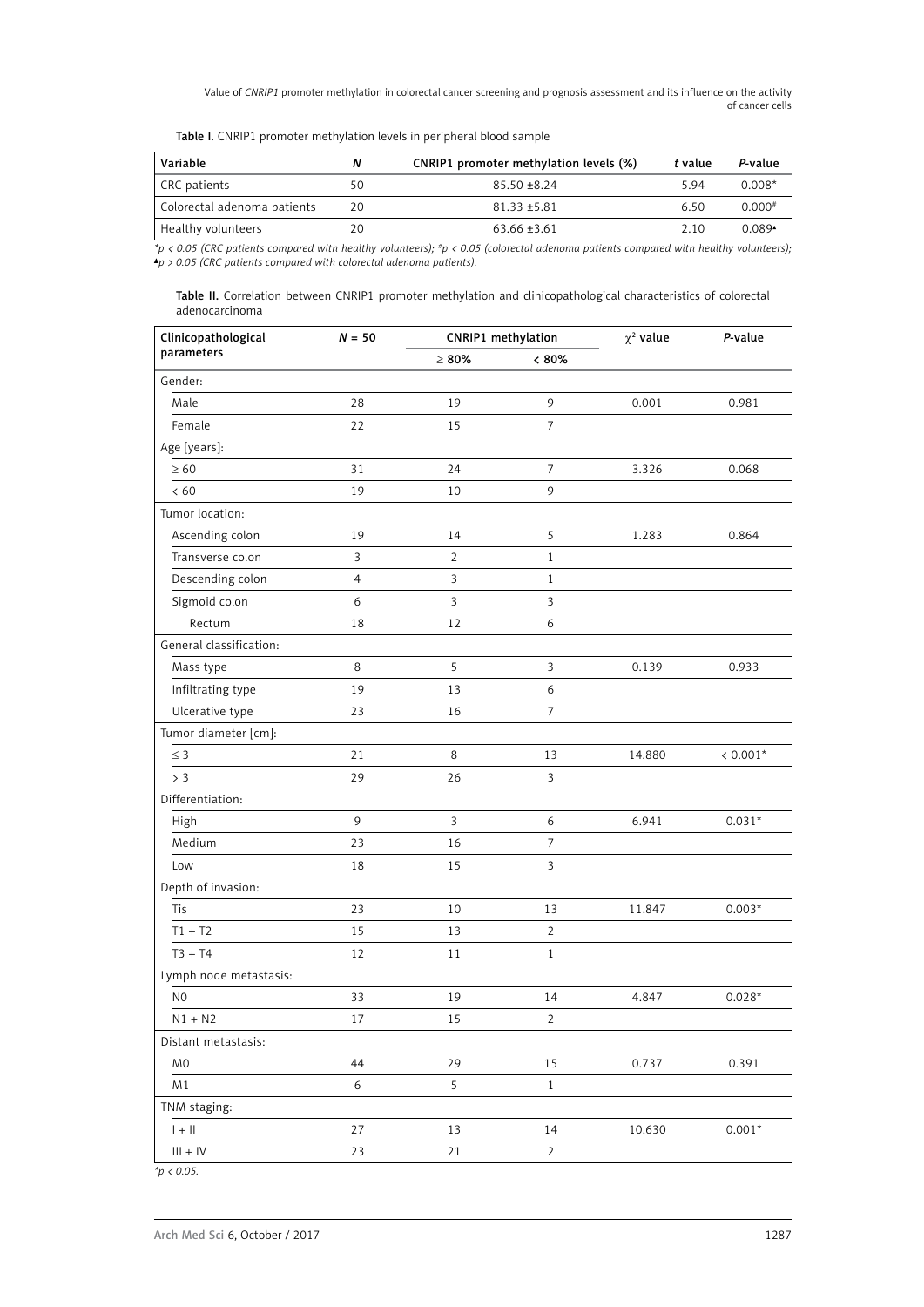

### Sequences producing significant alignments

| Select: All None Selected:0           |                         |                         |  |                              |
|---------------------------------------|-------------------------|-------------------------|--|------------------------------|
| Alignments <b>Download</b> > Graphics |                         |                         |  |                              |
| <b>Description</b>                    | Max Total Query E Ident |                         |  | Accession                    |
|                                       |                         | score score cover value |  |                              |
| None provided                         | 944                     |                         |  | 944 52% 0.0 99% Query 245001 |
|                                       |                         |                         |  |                              |

```
Download v Graphics
```
Sequence ID: Icl|Query\_245001 Length: 522 Number of Matches: 1

|               |     | Range 1: 1 to 520 Graphics               |                   |           | Next Match A Previous M                                      |     |
|---------------|-----|------------------------------------------|-------------------|-----------|--------------------------------------------------------------|-----|
| <b>Score</b>  |     | <b>Expect</b>                            | <b>Identities</b> | Gaps      | <b>Strand</b>                                                |     |
| 944 bits(511) |     | 0.0                                      | 517/520(99%)      | 0/520(0%) | <b>Plus/Minus</b>                                            |     |
| Query         | 76  |                                          |                   |           | TAGCATCAGAAAGAGCCACTTTCAGAGGAAGGACTCCTTGTTCACCCACATCAGACTGCG | 135 |
|               |     |                                          |                   |           |                                                              |     |
| Sbict         | 520 |                                          |                   |           | TAGCATCAGAAAGAGCCACTTTCAGAGGAAGGACTCCTTGTTCACCCACATCAGACTGCG | 461 |
|               |     |                                          |                   |           |                                                              |     |
| Query         | 136 |                                          |                   |           | TGTCTCGTTGGGCTTGCATTCATACTCAATGACAGAGGAGGGCTTCCCCACTGGCAGTG  | 195 |
|               |     |                                          |                   |           |                                                              |     |
| Sbjet         | 460 |                                          |                   |           | TGTCTCGTTGGGCTTGCATTCATACTCAATGACAGAGAAGGGGCTTCCCCACTGGCAGTG | 401 |
|               |     |                                          |                   |           |                                                              |     |
| Query         | 196 |                                          |                   |           | AGCCCGCTTGTGGTAATTGTAGAACTTGACTTGCCACACTGTCTCGAAGGTCCCAATGTC | 255 |
|               |     |                                          |                   |           |                                                              |     |
| Sbjet         | 400 |                                          |                   |           | ATCCCGCTTGTGGTAATTGTAGAACTTGACTTGCCACACTGTCTCGAAGGTCCCAATGTC | 341 |
|               |     |                                          |                   |           |                                                              |     |
| Query         | 256 |                                          |                   |           | TGTGAACGGCATGGTGATCTGGATGGGTTGCCGTTCTCCACTCTTCGTTGGGGTCACACC | 315 |
|               |     |                                          |                   |           |                                                              |     |
| Sbjet         | 340 |                                          |                   |           | TGTGAACGGCATGGTGATCTGGATGGGTTGCCGTTCTCCACTCTTCGTTGGGGTCACACC | 281 |
|               |     |                                          |                   |           |                                                              |     |
| Query         | 316 |                                          |                   |           | TTCTGTGTCATATGTACCCGTATAAACAACTCTGTCCCCATCAGGCTCTTTAGACTTCAG | 375 |
|               |     |                                          |                   |           |                                                              |     |
| Sbjet         | 280 |                                          |                   |           | TTCTGTGTCATATGTACCCGTATAAACAACTCTGTCCCCATCAGGCTCTTTAGACTTCAG | 221 |
|               |     |                                          |                   |           |                                                              |     |
| Query         | 376 |                                          |                   |           | TTCCAGTGGGACAAGCACACCACCAATGGAAATATTCTCGACCTGCAGCGTGCTGGGCTT | 435 |
|               |     |                                          |                   |           |                                                              |     |
| Sbjet         | 220 |                                          |                   |           | TTCCAGTGGGACAAGCACACCACCAATGGAAATATTCTCGACCTGCAGCGTGCTGGGTTT | 161 |
|               |     |                                          |                   |           |                                                              |     |
| Query         | 436 |                                          |                   |           | AATCTTCACCTCAACCTTGTAGGAGGAGCCGGTGGGCAGCTTGATGGTGCGGTTCTGGCC | 495 |
|               |     |                                          |                   |           |                                                              |     |
| Sbict         | 160 |                                          |                   |           | AATCTTCACCTCAACCTTGTAGGAGGAGCCGGTGAGCAGCTTGATGGTGCGGTTCTGGCC | 101 |
|               |     |                                          |                   |           |                                                              |     |
| Query         | 496 |                                          |                   |           | GAAGCGCTGCCCGTCCACCTTGTAAAAGACCGGGCCGTCATTAGGCTGGATGCGCAGCGC | 555 |
|               |     |                                          |                   |           |                                                              |     |
| Sbict         | 100 |                                          |                   |           | GAAGCGCTGCCCGTCCACCTTGTAAAAGACCGGGCCGTCATTAGGCTGGATGCGCAGCGC | 41  |
|               |     |                                          |                   |           |                                                              |     |
| Query         | 556 | GATGGAGAGGCGCACGAGGCCCGGCAGGTCCCCCATGTCT |                   |           | 595 - Results of sequencing                                  |     |
|               |     |                                          |                   |           |                                                              |     |
| Sbjet         | 40  | GATGGAGAGGCGCACGAGGCCCGGCAGGTCCCCCATGTCT |                   |           | 1<br>- The known sequences                                   |     |
|               |     |                                          |                   |           | in the NCBI database                                         |     |

Figure 2. Verification of *CNRIP1* overexpression in colon cancer cells. BLAST comparative analysis of the *CNRIP1*-transfected clone sequence data was conducted with the sequences listed in the database curated by the National Center for Biotechnology Information (NCBI). Sequences were consistent with one another, thereby indicating that the *CNRIP1* CDS was successfully cloned via our PCDNA3.0 vector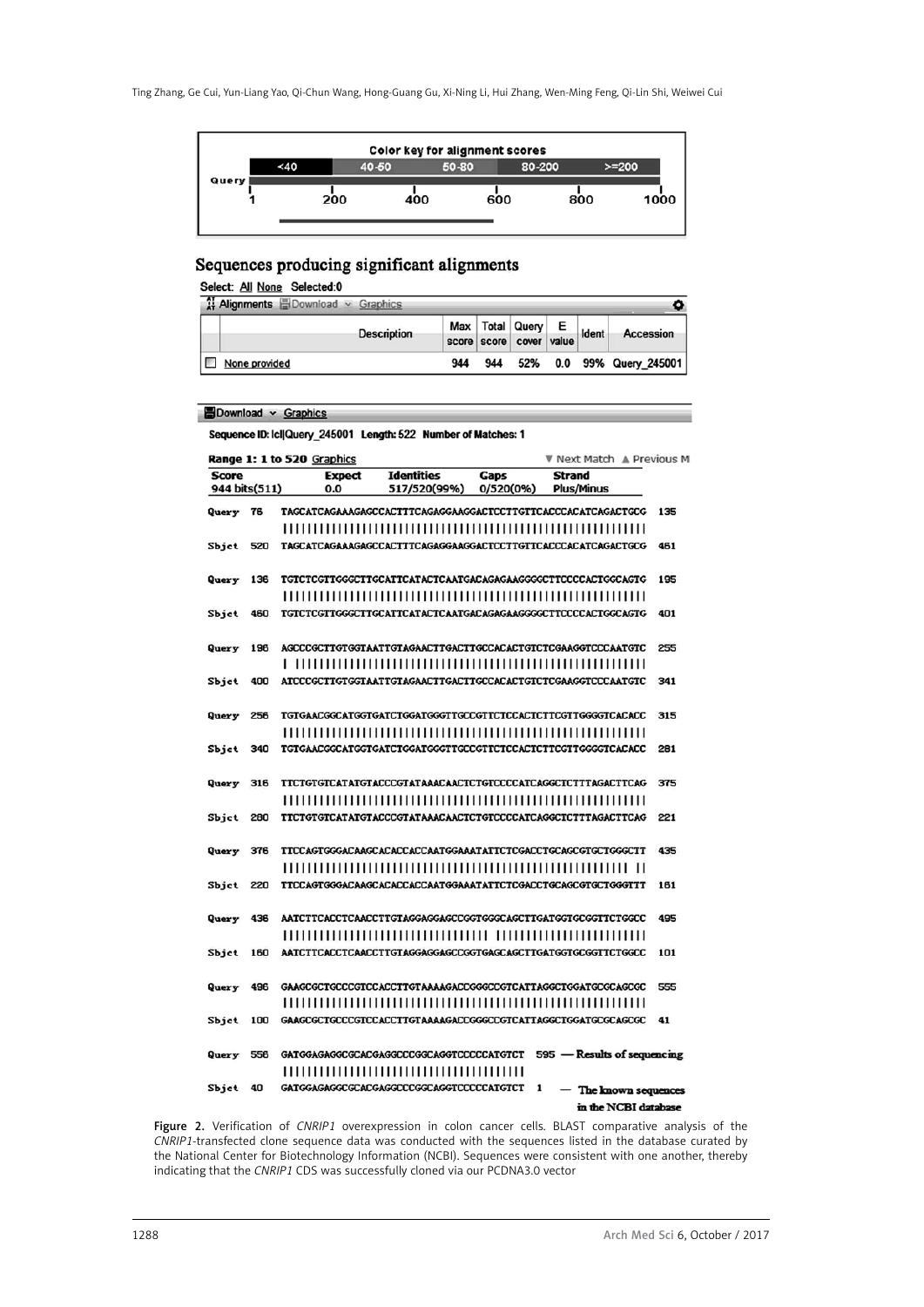#### Invasion and migration of colon cancer cells

We then compared the invasive and migration ability of 5-azaC treated and untreated SW620 colon cancer cells and SW620 cells transfected with a *CNRIP1*-overexpression plasmid and SW620 cells transfected with an empty vector. Treatment of SW620 cells with 5-azaC for 96 h significantly decreased their invasive (57.33 ±15.92 cells/ well) and migration ability (79.83 ±9.50 cells/ well), when compared to the invasiveness (150.00  $\pm$ 11.80 cells/well;  $t = 8.50$ ,  $p = 0.001$ ; Figure 12) and migration (154.33 ±17.48 cells/well; *t* = 8.18, *p* = 0.001; Figure 13) of untreated SW620 cells.



Figure 3. *CNRIP1* promoter methylation level in colon cancer cell lines. *CNRIP1* promoter methylation levels of colon cancer cell lines before and after 5-azaC treatment were analyzed. The average methylation levels within CpG sequences of the *CNRIP1* promoter region were 96.9% (75% at locus 2216, 100% at 2226, 100% at 2231, 100% at 2245, 100% at 2254, 100% at 2273, 100% at 2286, and 100% at 2325) before 5-azaC treatment and 47.5% (60% at locus 2216, 60% at 2226, 60% at 2231, 40% at 2245, 40% at 2254, 40% at 2273, 40% at 2286, and 40% at 2325) after 5-azaC treatment

*\*p < 0.05 (control vs. 5-azaC treated).*



Figure 5. CNRIP1 mRNA expression levels in colon cancer cells before and after 5-azaC treatment. The CNRIP1 mRNA expression level in SW620 cells after 5-azaC treatment was significantly higher (2.72 ±0.33; *p* < 0.05) than within SW620 cells not treated with 5-azaC (1.00 ±0.04)

*\*p < 0.05 (control vs. 5-azaC treated).*

Furthermore, transfection of SW620 cells with a *CNRIP1*-overexpression plasmid significantly reduced their invasiveness (94.00 ±16.24 cells/ well) and migration ability (101.5 ±13.89 cells/ well), when compared to the invasiveness (171.83  $\pm$ 13.93 cells/well;  $t = 9.642$ ,  $p = 0.000$ ; Figure 14) and migration ability (134.33 ±5.72 cells/well; *t* = 5.126, *p* = 0.004; Figure 15) of SW620 colon cancer cells transfected with an empty vector.

#### Discussion

The present study found that the methylation status at locus 2245 within the CpG island re-



Figure 4. CNRIP1 mRNA expression in colon cells. CNRIP1 mRNA expression was significantly lower (*p* < 0.05) within the SW620 colon cancer cell line (0.51 ±0.03) than in the LoVo colon cancer (1.00 ±0.10) and FHC normal colon (0.79 ±0.06) cell lines *\*p < 0.05 (SW620 vs. FHC), #p < 0.05 (SW620 vs. LoVo).*



Figure 6. CNRIP1 mRNA expression levels in colon cancer cells before and after transfection with a *CNRIP1*-overexpression plasmid. The mRNA expression significantly increased (*p* < 0.05) within cells transfected with a *CNRIP1*-overexpression plasmid (68.30 ±2.08) relative to SW620 cells within the EV group (1.00 ±0.04)

*\*p < 0.05 (CNRIP1 vs. EV).*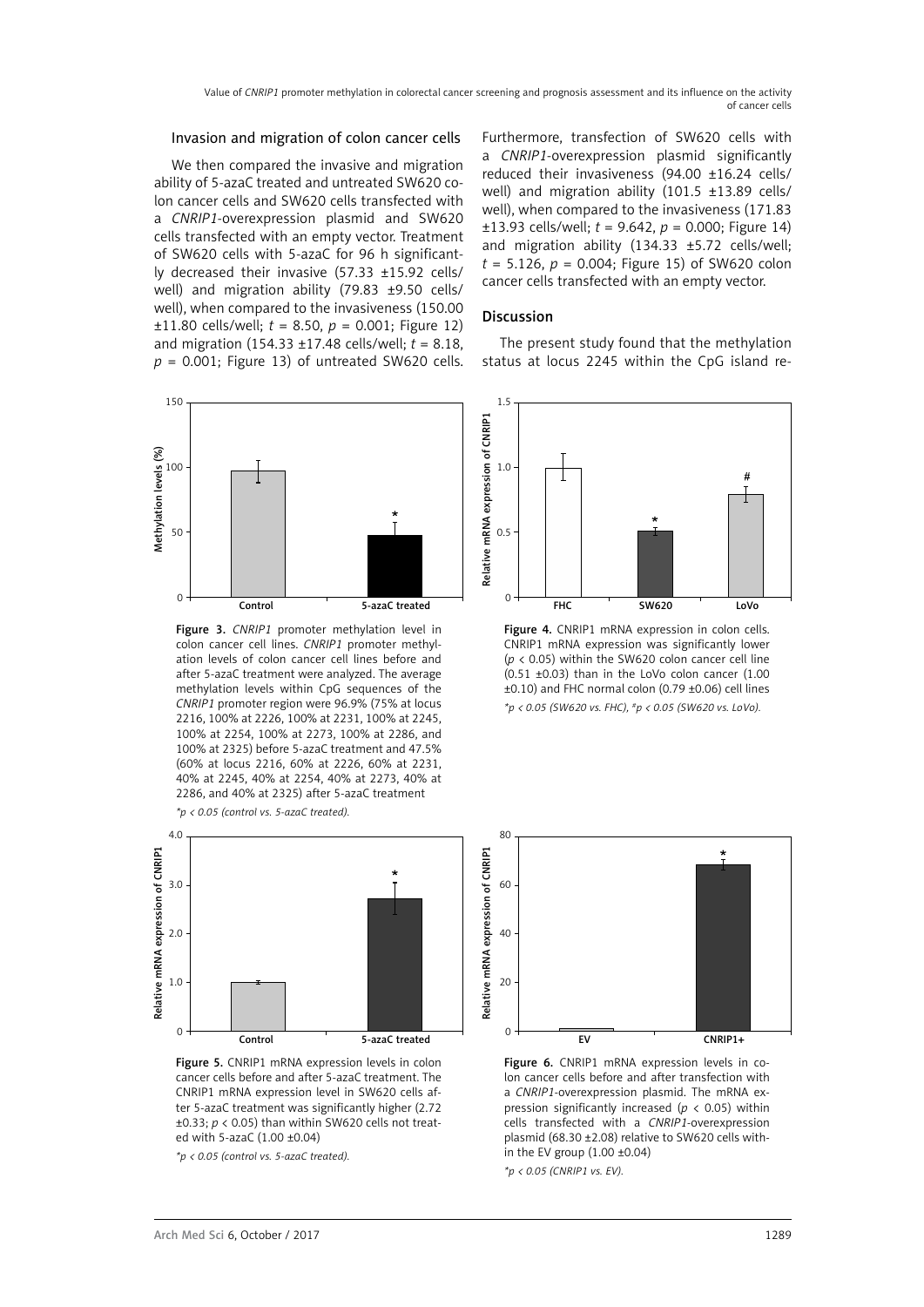

Figure 7. CNRIP1 protein expression levels within colon cell lines. The CNRIP1 protein expression level within the SW620 colon cancer cell line was significantly lower (0.151 ±0.03; *p* < 0.05) than within the LoVo colon cancer (0.287 ±0.05) and normal FHC colon cell lines (0.711 ±0.04). CRNIP1 protein expression was determined by Western blotting

*\*p < 0.05 (SW620 vs. FHC), #p < 0.05 (SW620 vs. LoVo).*



Figure 8. CNRIP1 protein expression levels within colon cancer cell lines treated with 5-azaC. Treatment of SW620 with 5-azaC resulted in a significantly increased (*p* < 0.05) level of CNRIP1 protein expression (0.900 ±0.05) relative to untreated SW620 cells (0.329 ±0.02)

*\*p < 0.05 (5-azaC treated vs. control).*



Figure 9. CNRIP1 protein expression levels within colon cancer cell lines treated with a *CNRIP1*-overexpression plasmid. The level of CNRIP1 protein expression was significantly higher (*p* < 0.05) within cells transfected with a *CNRIP1*-overexpression plasmid (0.615 ±0.05) relative to control SW620 cells within the EV group (0.177 ±0.03) *\*p < 0.05 (CNRIP1+ vs. EV).*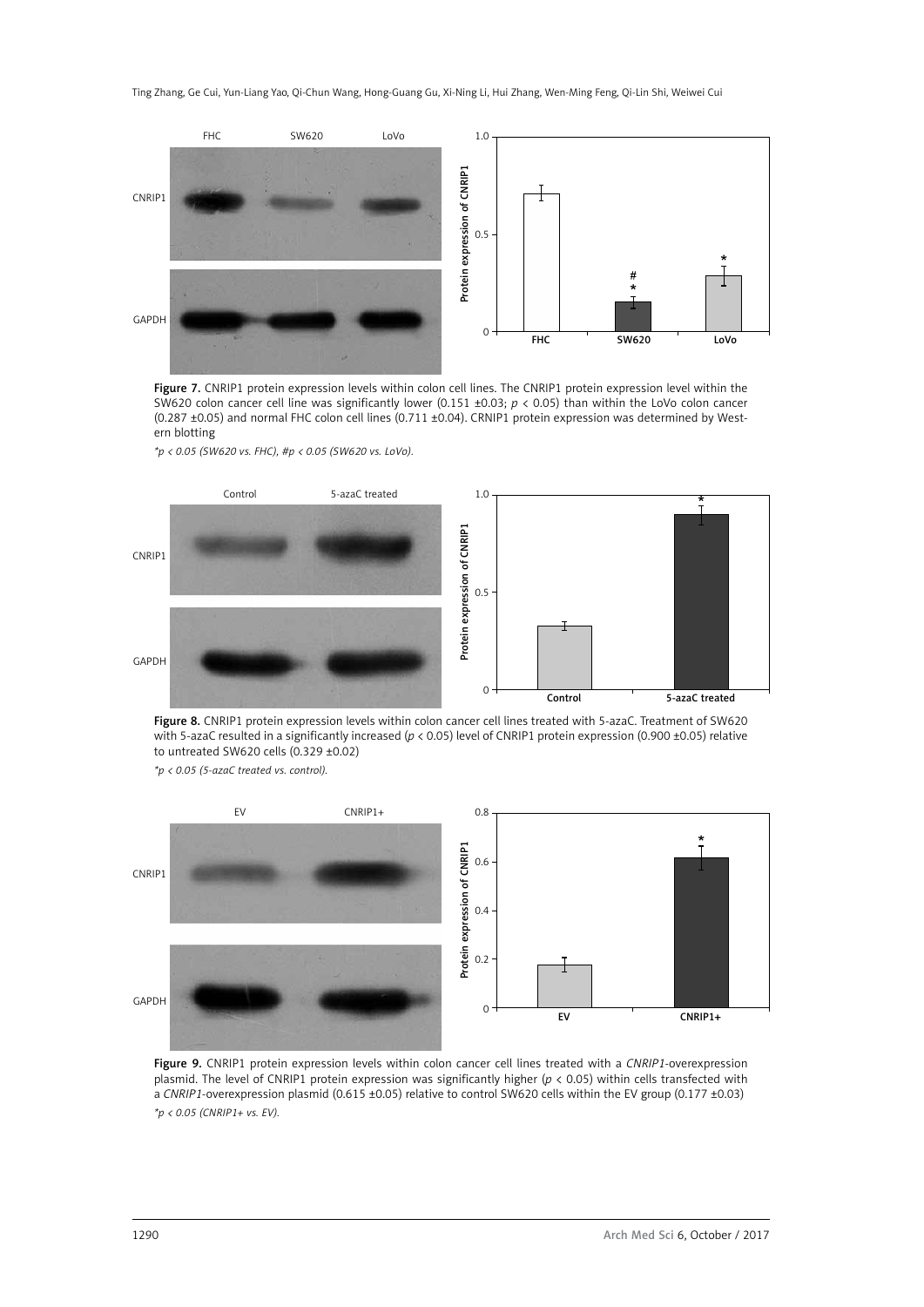

Figure 10. Proliferation of colon cancer cells treated with 5-azaC. The proliferative ability of SW620 cells at 96 h after 5-azaC treatment was significantly lower (0.792 ±0.05 OD<sub>450</sub>;  $t = 25.812$ ;  $p =$ 0.001) than the same cells before 5-azaC treatment  $(1.443 \pm 0.02 \text{ OD}_{450})$ 

Invaded cells in Control group

*\*p < 0.05 (5-azaC treated vs. control).*



Figure 11. Proliferation of cancer cells transfected with a *CNRIP1*-overexpression plasmid. The proliferative ability of SW620 cells transfected with a *CNRIP1*-overexpression plasmid was significantly lower (0.95 ±0.37 OD<sub>450</sub>;  $t = 5.382$ ;  $p < 0.001$ ) than SW620 cells transfected with a control vector (1.29  $\pm 0.61$  OD<sub>450</sub>) *\*p < 0.05 (CNRIP1+ vs. EV).*





Invaded cells in 5-azaC treated group



Figure 12. Invasion of colon cancer cells treated with 5-azaC. Treatment of SW620 cells with 5-azaC for 96 h significantly decreased their invasiveness (57.33 ±15.92 cells/well) when compared to the invasiveness of untreated SW620 cells (150.00  $±11.80$  cells/well;  $t = 8.50$ ;  $p = 0.001$ ) *\*\*p < 0.01 (5-azaC treated vs. Control).*

gion of the *CNRIP1* promoter region was greater from the peripheral blood of patients with colorectal adenocarcinoma than within healthy controls. Furthermore, the methylation level at the 2245 locus significantly correlated with tumor diameter, the depth of primary tumor invasion, TNM stage, tumor grade, and lymph node metastasis, therefore suggesting that the degree of methylation level may have prognostic value. The results also show that the methylation status of locus 2245 was higher within colorectal adenoma patients, thereby highlighting its potential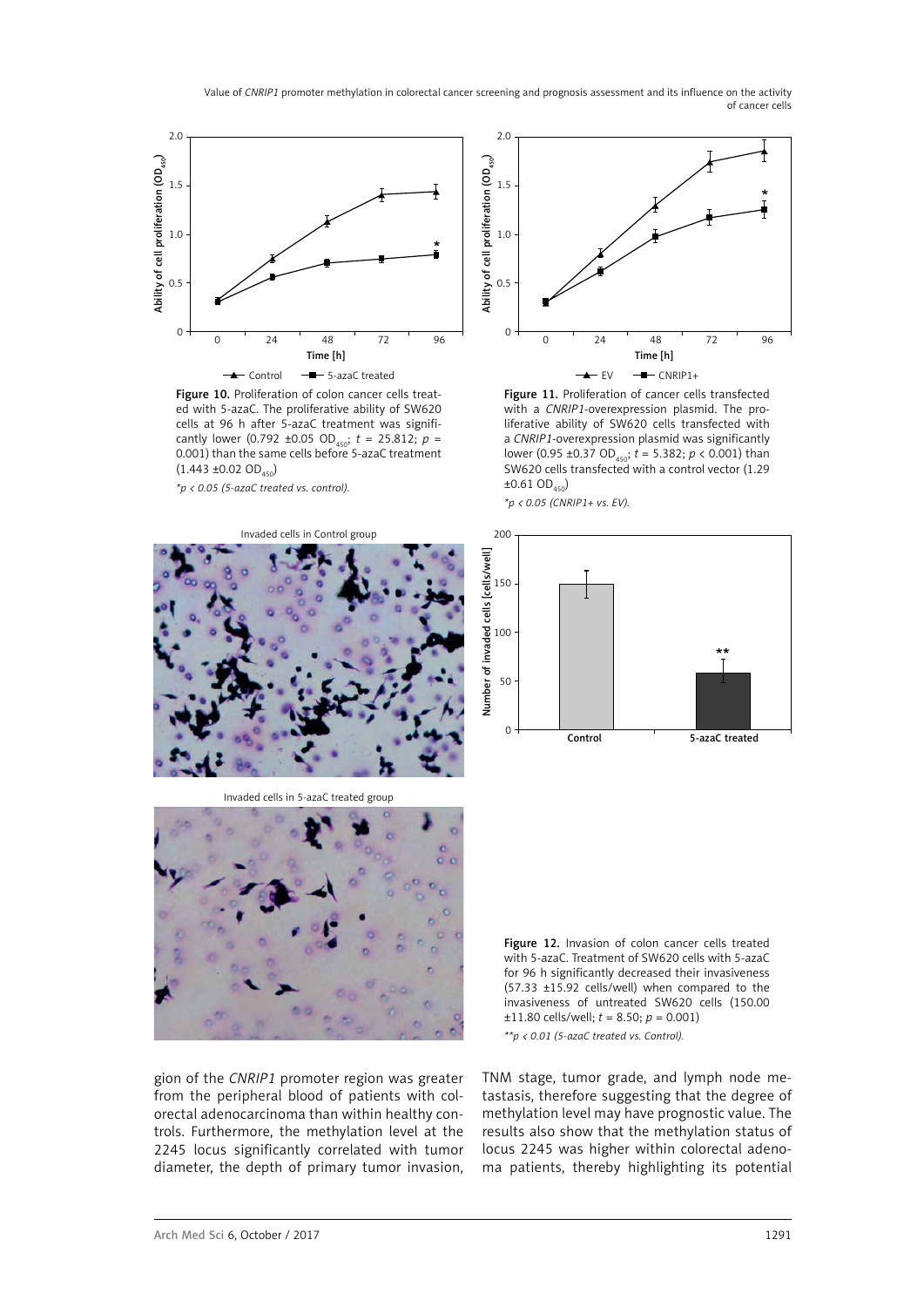

Migrated cells in 5-azaC treated group



Invaded cells in EV group



Invaded cells in CNRIP1+ group





Figure 13. Migration of colon cancer cells treated with 5-azaC. Treatment of SW620 cells with 5-azaC for 96 h significantly decreased their migration ability (79.83 ±9.50 cells/well) when compared to the migration of untreated SW620 cells (154.33  $\pm$ 17.48 cells/well; *t* = 8.18; *p* = 0.001)

*\*\*p < 0.01 (5-azaC treated vs. Control).*



Figure 14. Invasion of colon cancer cells transfected with a *CNRIP1*-overexpression plasmid. Transfection of SW620 cells with a *CNRIP1*-overexpression plasmid significantly reduced their invasiveness (94.00 ±16.24 cells/well) when compared to the invasiveness of SW620 colon cancer cells transfected with an empty vector (171.83 ±13.93 cells/well; *t* = 9.642; *p* < 0.001) *\*\*p < 0.01 (CNRIP1+ vs. EV).*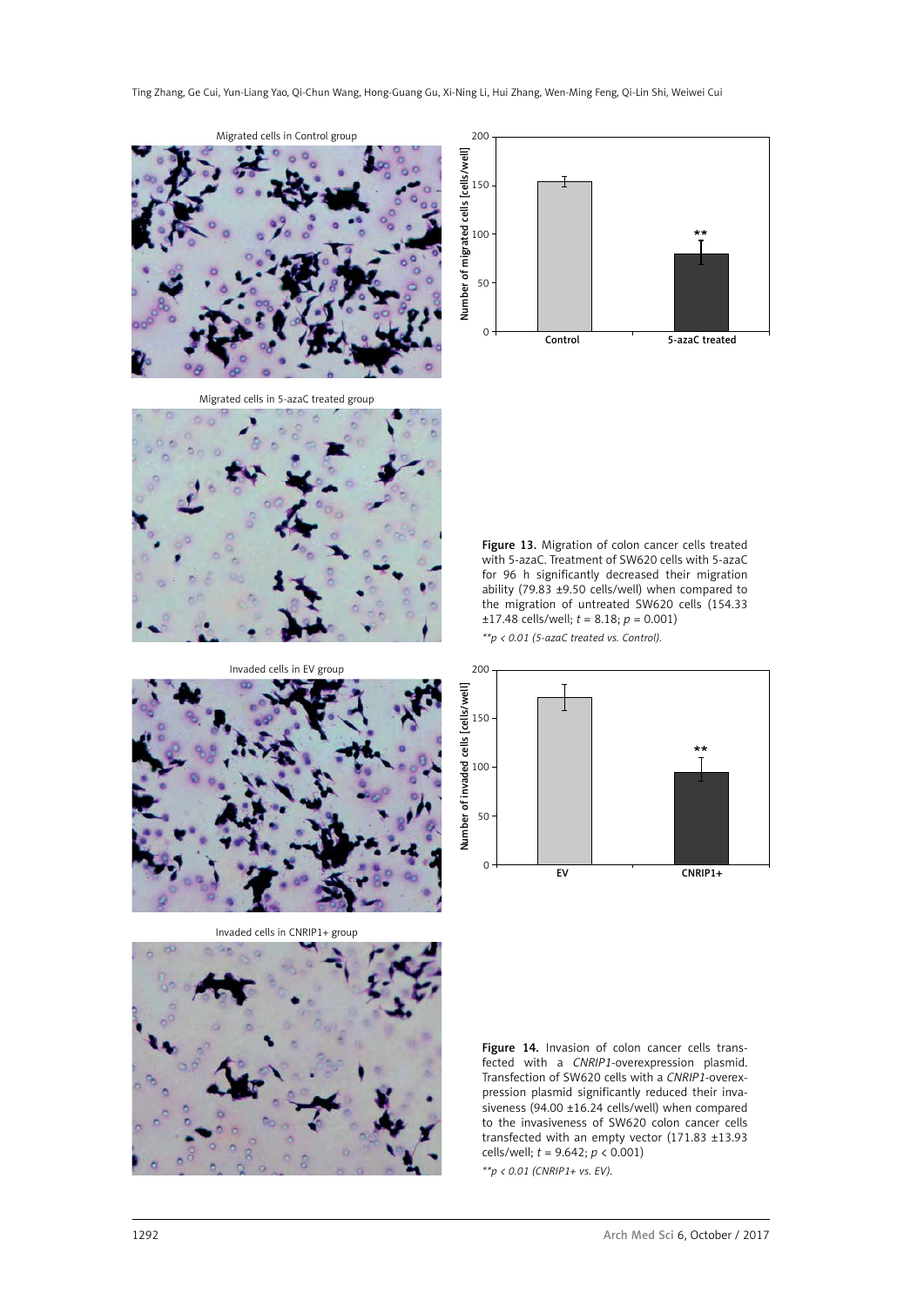



Migrated cells in EV group

Migrated cells in CNRIP1+ group



Figure 15. Migration of colon cancer cells transfected with a *CNRIP1*-overexpression plasmid. Transfection of SW620 cells with a *CNRIP1*-overexpression plasmid significantly reduced their migration ability (101.5 ±13.89 cells/well) when compared to the migration ability of SW620 colon cancer cells transfected with an empty vector (134.33 ±5.72 cells/well; *t* = 5.126, *p* = 0.004) *\*\*p < 0.01 (CNRIP1+ vs. EV).*

as a screening tool. Accordingly, screening the peripheral blood drawn from the general population for the methylation status at locus 2245 in the CpG island region of the *CNRIP1* promoter may be helpful for detecting the precancerous colorectal adenoma, which can be excised before developing into cancer, or non-advanced adenocarcinomas, which are highly treatable and have more favorable outcomes.

To date, there have been few studies investigating the role of *CNRIP1* and its methylation in dysplastic and normal human body tissues. In order to verify the effect of *CNRIP1* methylation on the proliferative, invasive and migration ability of colorectal cancer cells, we used qPCR and Western blotting to select a low *CNRIP1* expression SW620 colon cancer cell line for cell function assays. We first used 5-azaC to suppress methylation in treated SW620 cells. We found that, after 5-azaC treatment, CNRIP1 mRNA expression and protein synthesis in SW620 cells were significantly increased, whereas the methylation level of the *CNRIP1* promoter in SW620 cells was significantly reduced (*p* < 0.05). CCK-8 and Transwell assays were then used to detect the proliferative, invasive and migration abilities of colon cancer cells, wherein we found that the proliferative, invasion and migration abilities of SW620 cells were significantly decreased (*p* < 0.05) after the treatment of 5-azaC-induced methylation suppression, and that the performance of cells in such assays correlated with the duration of 5-azaC treatment. Our study results suggest that hypomethylation of the *CNRIP1* promoter region significantly decreases the proliferative, invasive and migration abilities of SW620 colon cancer cells. Could *CNRIP1* promoter demethylation be a potential therapeutic for treating colorectal cancer?

In order to verify the effect of *CNRIP1* overexpression on the activity of colorectal cancer cells, the *CNRIP1*-overexpression lentiviral plasmid was constructed and transfected into SW620 colon cancer cells. We found that, compared with the colon cancer cells transfected with an empty vector, the cell proliferative, invasive and migration ability of colon cancer cells overexpressing *CNRIP1* were significantly reduced (*p* < 0.05). Our results suggest that *CNRIP1* could be a tumor suppressor gene and that inducing *CNRIP1* overexpression could be developed into a valuable colorectal cancer therapeutic.

### Acknowledgments

This study was supported by grants from the Natural Science Foundation of Zhejiang Province,